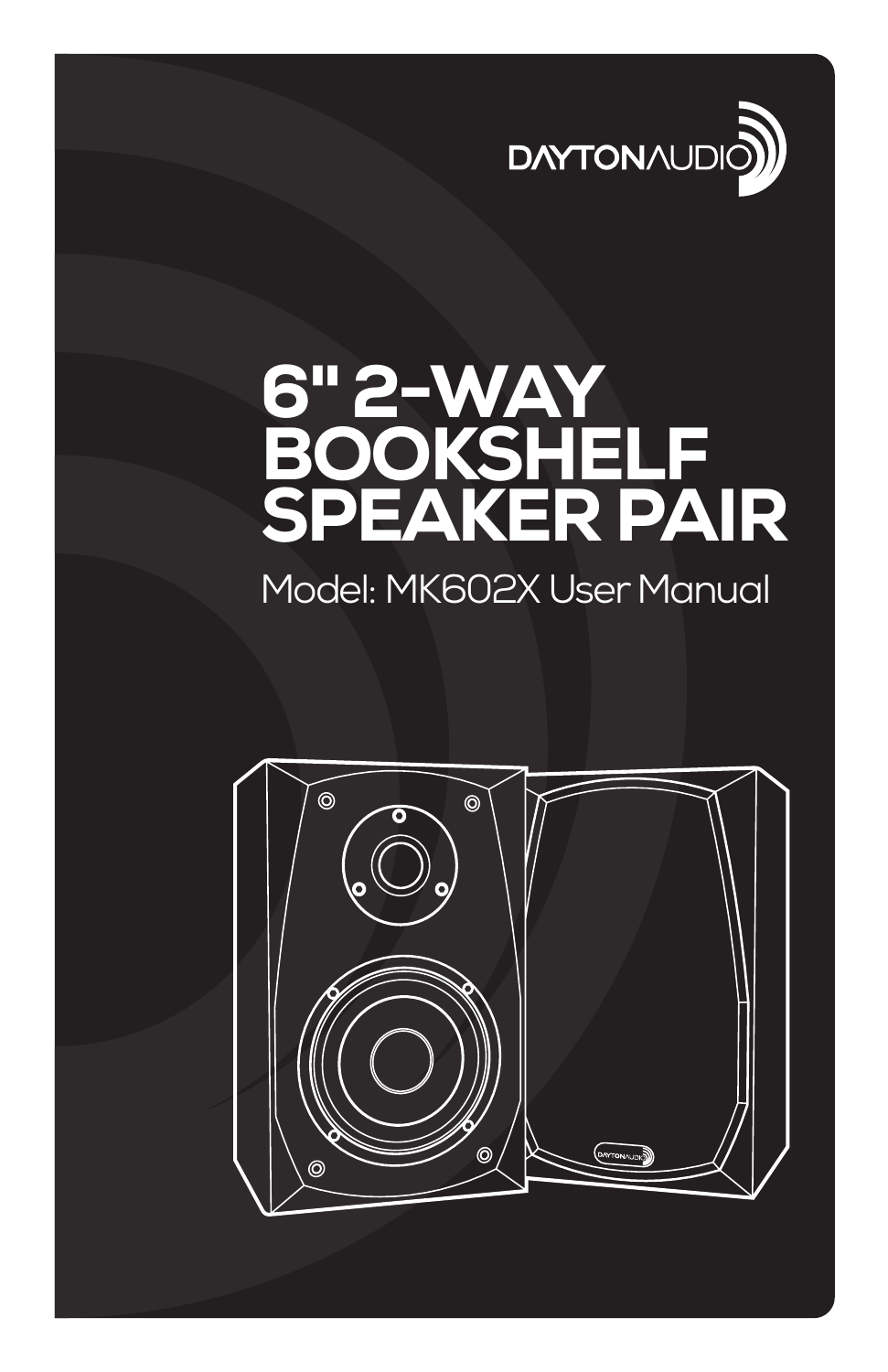*Thank you for choosing Dayton Audio®. Dayton Audio loudspeakers are designed to provide exceptional performance and maximum value. Please read on to discover how to get the most from your new speakers.*



### **CONNECTING YOUR LOUDSPEAKERS**

Use good quality wire for the connection between your Dayton Audio loudspeakers and the amplifier. For distances up to 10 feet, conventional "speaker wire" or lamp cord is acceptable. For longer runs, heavier wire should be used. For proper performance the speakers must have correct polarity. To insure proper polarity, connect the red speaker terminals to the red amplifier terminals and the black speaker terminals to the black amplifier terminals. All two-conductor wire is marked in some way to help you do this. One side will be marked with a colored stripe, a raised rib, or a different colored conductor. Use the marked side for the "red" connections.

#### **ROOM PLACEMENT**

Because of their well-behaved off-axis response and excellent dispersion, your new Dayton Audio speakers are less critical to position than most loudspeakers. Often, simply placing them where they best fit into the decorating scheme is all that is necessary for exceptional performance.

If you are inclined to go through a more rigorous positioning exercise, the following paragraphs will help you achieve all the performance that your system is capable of.

Carefully select a few recordings. Choose recordings made with simple miking and strong vocals by a single performer. Avoid recordings with piano accompaniment unless you know that the recording microphones were at least 15- 20 feet from the piano. The reason for this precaution is that the piano is a large instrument, and is often recorded with multiple microphones placed close to it. The notes arrive at the microphones from different directions and the speakers will reproduce the directional clues confusing the positioning process. Physically small sound sources localize much more precisely. Horns, strings, vocals, and drums snap into place with the loudspeakers are optimally positioned.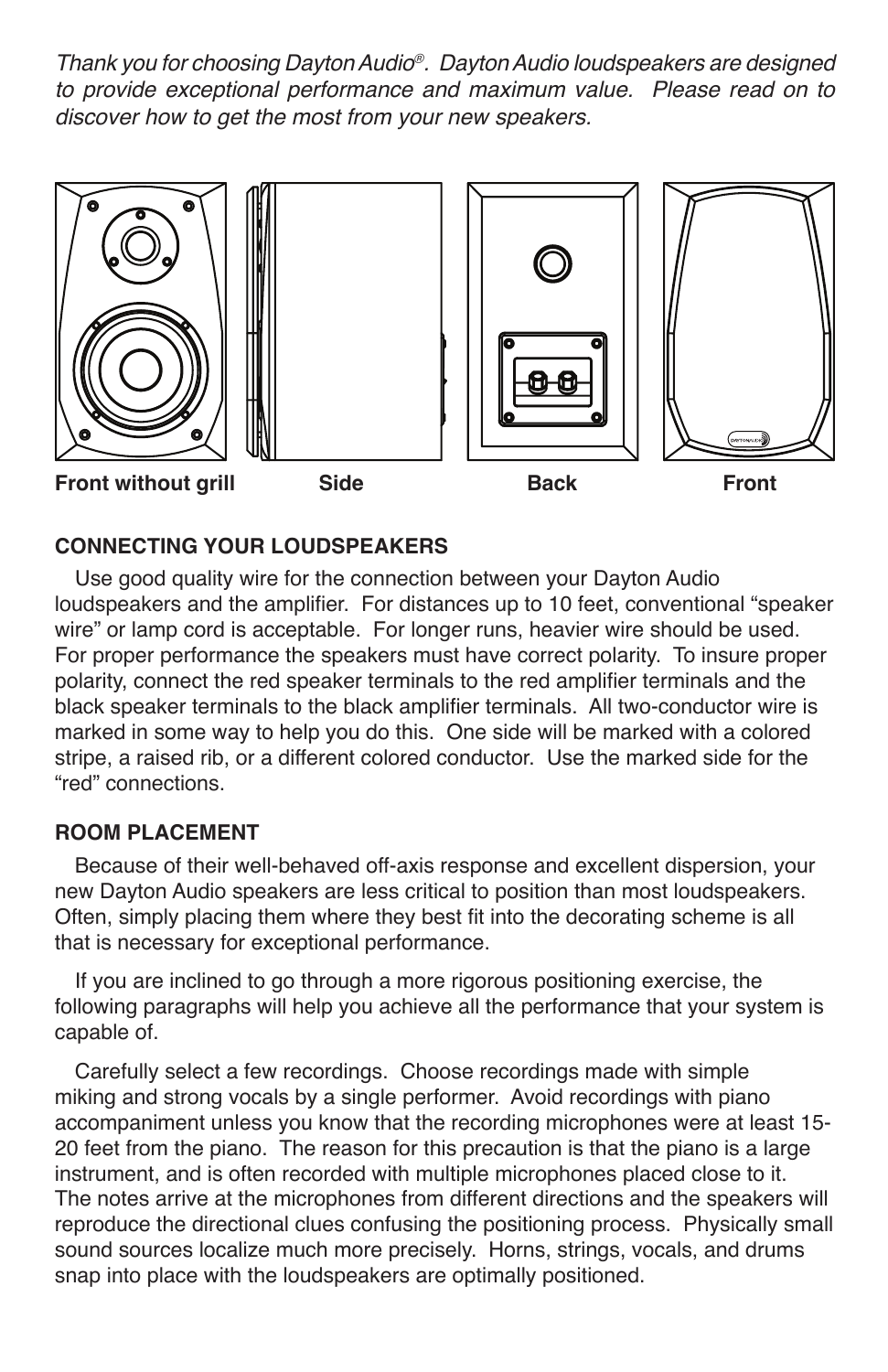Start with the speakers directly in front of your primary listening position. Avoid hard vertical edges within 3 or 4 feet of either side of the cabinet. Position the cabinets about 1-2 feet out from the wall. Listen to one of the selected recordings paying close attention to the positions of the instruments and vocalist. Move the speakers a few inches at a time, returning to the listening position to evaluate the results. Once placement is optimized, the vocalist will be firmly positioned in front of the instruments and the instruments will seem to be between or behind the loudspeakers. During the design of most Dayton Audio speakers, performance is optimized for listener location 10-12 feet in front of the tweeter. If possible, position your speakers so that when you are seated in the primary listening position your ears are 10-12 feet from the tweeter. Viewed from your seat, the angle between the speakers should be 30 to 60 degrees. Pay special attention to the bass. The relation between bass response and room position is critical. Tightly localized high and low pressure spots result from reflections off the room boundaries. Moving one or both of the loudspeakers just a few inches will rearrange thousands of hot and dead spots all over the room. The secret to proper positioning is to keep the worst of these spots from falling on the primary listening position. Position the speakers so that the bass levels are in proper perspective to the rest of the musical spectrum. Listen to several recordings so that you hear bass from a variety of instruments. The most common positioning error involves getting the bass level right for one note, but not for others.

Loudspeaker positioning can be time consuming, but the rewards justify the effort.

#### **CABINET CARE**

The finish of your speakers can be maintained and enhanced by periodic use of a surface protection such as "ArmorAll". The grills may be vacuumed or gently tapped or brushed to remove dust and debris.

#### **POWER RATINGS**

Almost any speaker can be used successfully with almost any amplifier. Conversely, almost any speaker can be damaged by almost any amplifier, despite either unit's power rating. The power recommendations that we publish are accurate only if our assumptions concerning the amplifier, the type of music, and the conditions of use are correct. Most importantly we assume that the volume never is set above the point of distortion. Distortion is an indication that the amplifier or loudspeaker is operating beyond its design limits. If you hear distortion, immediately reduce the volume. Damage can occur within seconds. Do not ignore distortion just because the volume control is not all the way up. A common misconception exists that amplifier power is proportional to the setting of the volume control with maximum setting necessary for full power output. This is rarely the case. Most amplifiers deliver full power when the volume control is set somewhere in the middle of its range. Use of loudness, bass boost, treble boost, or an equalizer can produce full output at even lower knob settings. Distortion is the only clue that damage is imminent.

Dayton Audio loudspeakers are designed to reproduce music and speech in a home environment at moderate volume levels. When used within their limits Dayton Audio loudspeakers will provide many years of trouble free performance.